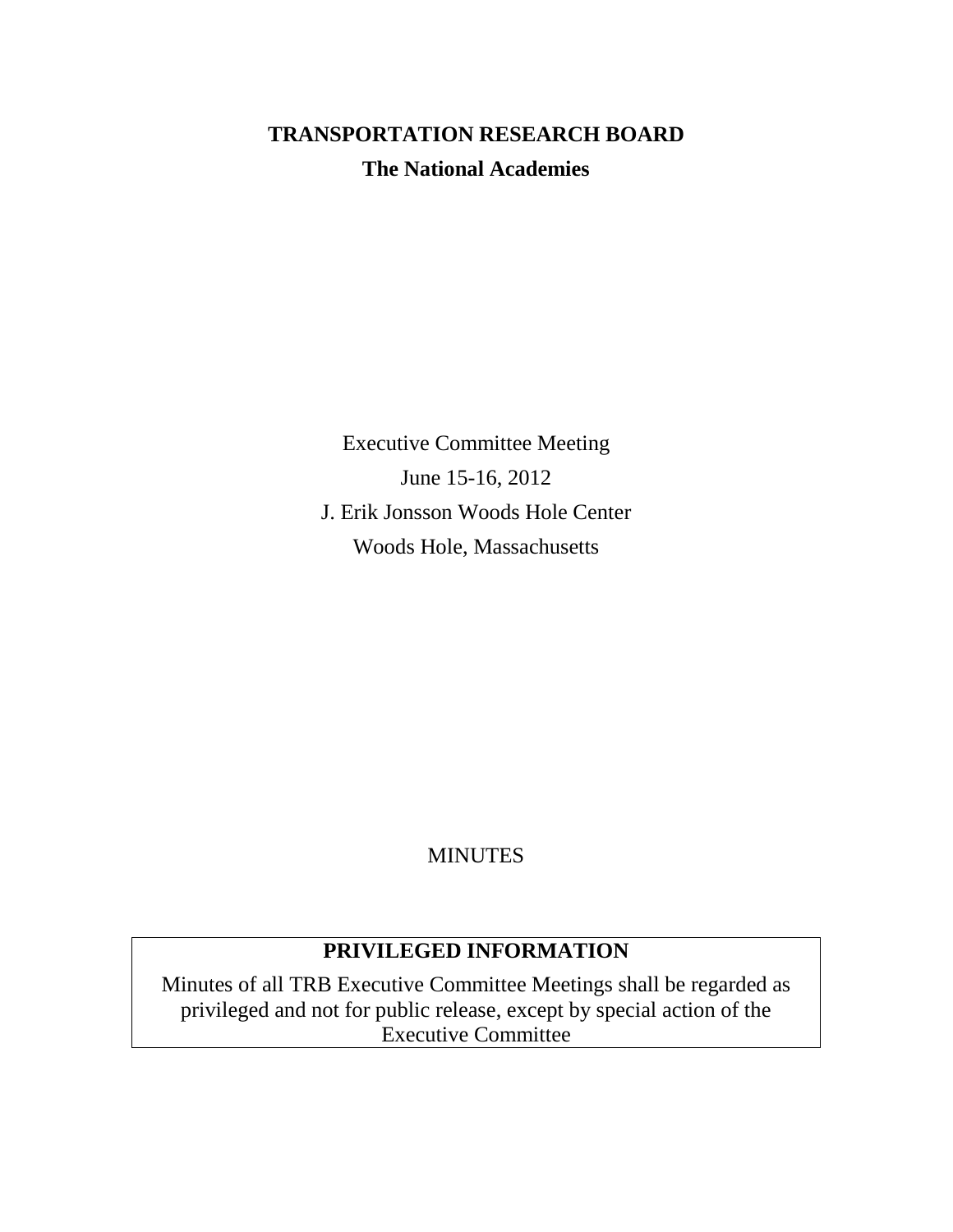# **TRANSPORTATION RESEARCH BOARD Executive Committee Meeting and Policy Session Discussion Minutes June 15-16, 2012 J. Erik Jonsson Woods Hole Center Woods Hole, Massachusetts**

# **Table of Contents**

| POLICY SESSION: NEW INFORMATION AND TELECOMMUNICATION TECHNOLOGY              |  |
|-------------------------------------------------------------------------------|--|
| APPLICATIONS TO TRANSPORTATION: OPPORTUNITIES AND CHALLENGES (PART 1 OF 2) 10 |  |
|                                                                               |  |
|                                                                               |  |
| POLICY SESSION: NEW INFORMATION AND TELECOMMUNICATION TECHNOLOGY              |  |
| APPLICATIONS TO TRANSPORTATION: OPPORTUNITIES AND CHALLENGES (PART 2 OF 2) 11 |  |
|                                                                               |  |
|                                                                               |  |
|                                                                               |  |
|                                                                               |  |
|                                                                               |  |
|                                                                               |  |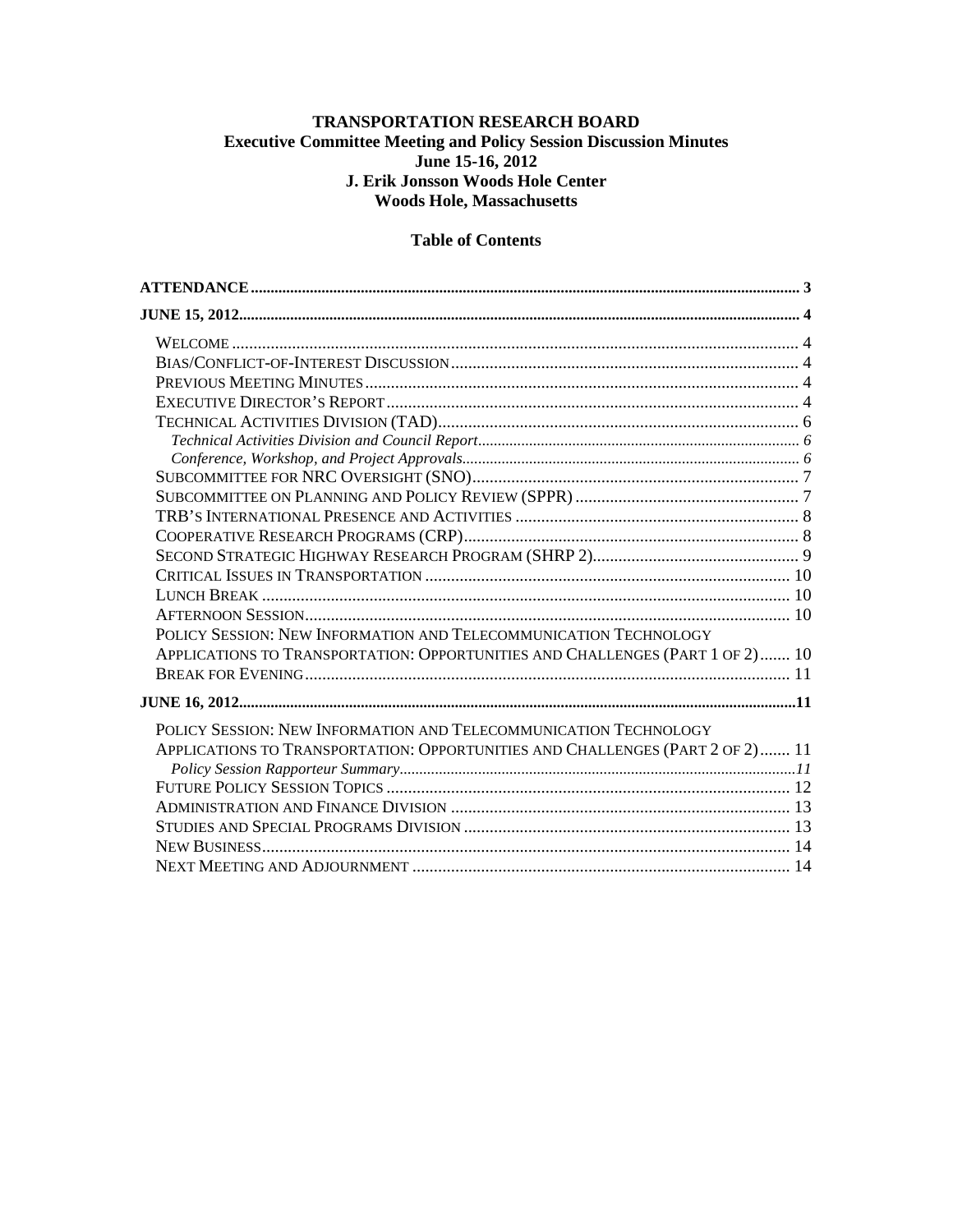#### **TRB Executive Committee Meeting Attendance June 15-16, 2012 Woods Hole, MA Attendance**

#### <span id="page-2-0"></span>**EXECUTIVE COMMITTEE**

#### **TECHNICAL ACTIVITIES COUNCIL**

| Sandra Rosenbloom              | Chair      | Katherine Turnbull                    | Chair                                              |
|--------------------------------|------------|---------------------------------------|----------------------------------------------------|
| Deborah Butler                 | Vice Chair | Paul Carlson                          |                                                    |
|                                |            | <b>Mark Kross</b>                     |                                                    |
|                                |            | Joung Lee                             |                                                    |
| Victoria A. Arroyo*            |            | Johanna Zmud                          |                                                    |
| John Barry Barker              |            |                                       | <b>GUESTS</b>                                      |
| Rebecca M. Brewster            | Ex Officio |                                       |                                                    |
| William A. V. Clark            |            | Stacy Cummings*                       | Federal Railroad Administration                    |
| Eugene A. Conti, Jr.           |            | Deb Elston*                           | Federal Highway Administration                     |
| James M. Crites                |            | Kevin Knight*                         | U.S. Army Corps of Engineers                       |
| Anne S. Ferro*                 | Ex Officio | Greg Nandeau*                         | Federal Highway Administration                     |
| John T. Gray, II*              | Ex Officio | Jeffrey Paniati<br><b>Harold Paul</b> | Federal Highway Administration                     |
| Paula J. C. Hammond            |            |                                       | Louisiana Transportation Research<br>Center (LTRC) |
| Michael W. Hancock             |            | <b>Todd Ripley</b>                    | Maritime Administration                            |
| Chris T. Hendrickson           |            | Jarrett Stoltzfus*                    | <b>Federal Transit Administration</b>              |
| John C. Horsley                | Ex Officio | Michael Trentacoste*                  | Federal Highway Administration                     |
| Gary P. LaGrange               |            | John Tunna*                           | <b>Federal Railroad Administration</b>             |
| Michael P. Lewis               |            | Vincent Valdez*                       | <b>Federal Transit Administration</b>              |
| <b>Susan Martinovich</b>       |            | Andreas Mai<br>Frank Lonegro          |                                                    |
| Joan McDonald                  |            | <b>Margaret Jenny</b>                 |                                                    |
| Michael P. Melaniphy           | Ex Officio | Philip Tarnoff                        |                                                    |
| Michael R. Morris              |            |                                       |                                                    |
| Tracy L. Rosser                |            |                                       |                                                    |
| Beverly A. Scott               |            | <b>TRB STAFF</b>                      |                                                    |
| David Seltzer                  |            | <b>Cindy Baker</b>                    |                                                    |
| Kumares C. Sinha               |            | Ann Brach                             |                                                    |
| Thomas K. Sorel                |            | Richard Cunard*                       |                                                    |
| Daniel Sperling                |            | Kimberly Fisher                       |                                                    |
| C. Michael Walton              |            | Stephen Godwin                        |                                                    |
| Gregory Winfree*               | Ex Officio | Christopher Jenks                     |                                                    |
|                                |            | Michael LaPlante<br>Lisa Marflak      |                                                    |
| <b>MARINE BOARD VICE CHAIR</b> |            | Mark Norman                           |                                                    |
|                                |            | Neil Pedersen                         |                                                    |
| Thomas M. Leschine             |            | <b>Thomas Palmerlee</b>               |                                                    |
|                                |            | Suzanne Schneider                     |                                                    |
|                                |            | <b>Robert Skinner</b>                 |                                                    |

\* Participated by video conference from Washington, D.C.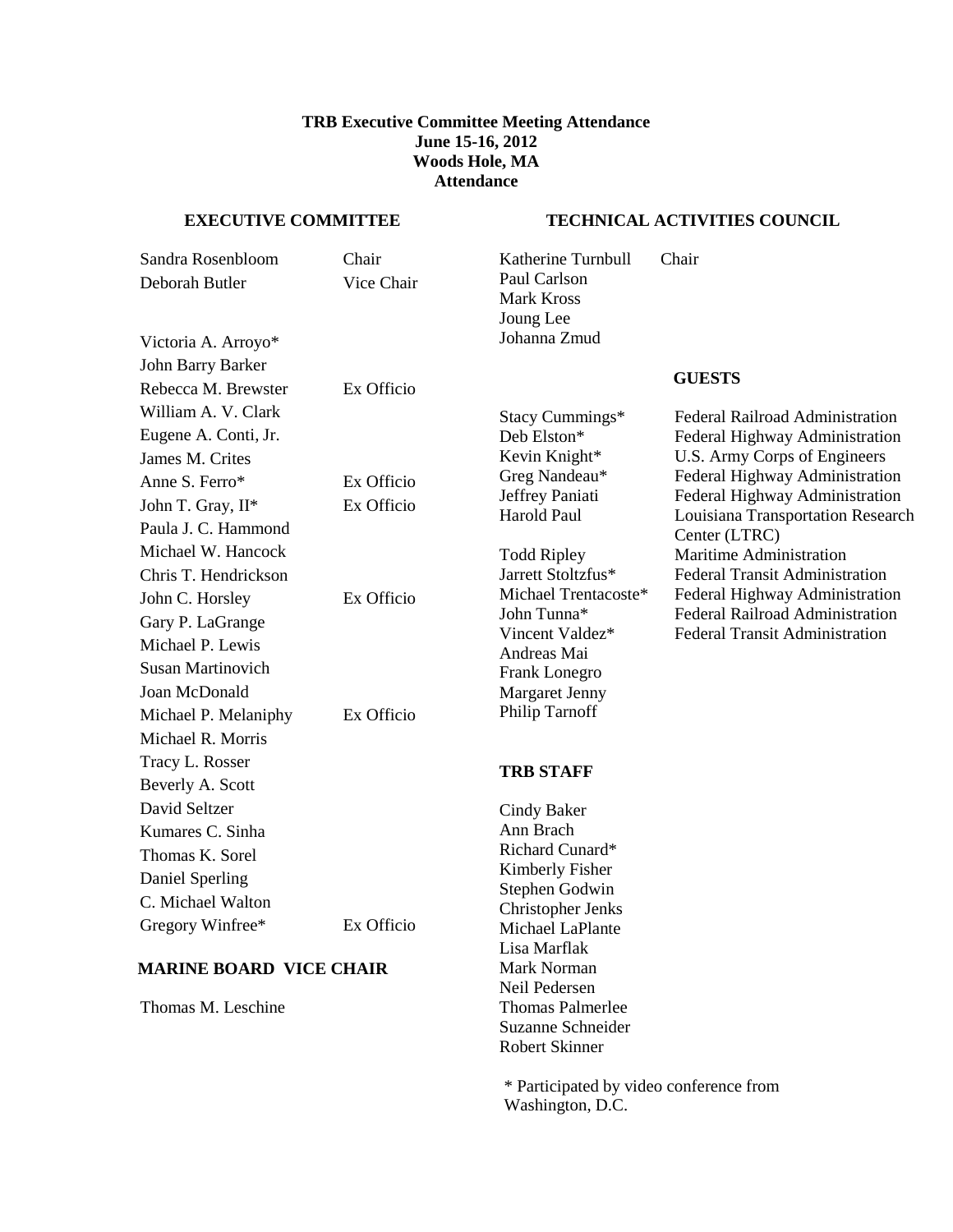# **TRANSPORTATION RESEARCH BOARD Executive Committee Meeting and Policy Session Minutes June 15-16, 2012**

# **Washington, D.C.**

<span id="page-3-0"></span>*Highlighted areas indicate Executive Committee action.*

# **June 15, 2012**

#### <span id="page-3-1"></span>**Welcome**

Transportation Research Board Executive Committee Chair Dr. Sandra Rosenbloom called the meeting to order at approximately 8:30 a.m. Dr. Rosenbloom welcomed everyone in attendance and recognized incoming and outgoing members of the Executive Committee. Self-introductions were made.

#### <span id="page-3-2"></span>**Bias/Conflict-of-Interest Discussion**

A bias/conflict-of-interest discussion was held, in which members of the Executive Committee were given the opportunity to disclose potential biases or conflicts of interest they could have related to areas that might be discussed at this or future Executive Committee meetings. No members reported any conflicts of interest related to the Executive Committee's duties.

#### <span id="page-3-3"></span>**Previous Meeting Minutes**

The minutes of the January 25-26, 2012, meeting of the Executive Committee were approved as submitted.

#### <span id="page-3-4"></span>**Executive Director's Report**

Mr. Robert Skinner provided a report on a number of items concerning TRB as detailed in the Executive Director's Report (Tab 2 of the agenda book). During his presentation, Mr. Skinner highlighted the following:

- Federal Travel and Conference Support: An Executive Order has been issued that cuts federal agencies' travel budgets by one-third compared with fiscal year 2010 levels. The impact of these new rules will prevent federal employees from attending several TRB meetings.
	- o Mr. Skinner noted that during the summer of 2013, the TRB Executive Committee will meet in Washington, D.C. at the newly restored National Academy of Sciences building.
	- o The Committee decided to convene on a Thursday and Friday in Washington, D.C. next summer, as opposed to a Friday and Saturday.
	- o The Airport Cooperative Research Program (ACRP) Oversight Committee (AOC) will hold its upcoming meeting in Woods Hole, MA; however, other meetings may take place in Washington, D.C., or at the Beckman Center in Irvine, CA.
	- o Mr. Jeff Paniati noted that the U.S. Federal Highway Administration's (FHWA's) ability to finance meetings and conferences may be lower from a monetary standpoint; however, FHWA still wants to advance research. Mr. Paniati stated that FHWA would be interested in virtual conferencing. Mr. Mark Norman offered to work with Mr. Paniati and his staff on virtual conferencing.
- Reauthorizations of Federal Transportation Programs:
	- o Aviation: The U.S. Federal Aviation Administration (FAA) Modernization and Reform Act was signed into law on February 14, 2012. The Act reauthorizes the ACRP, but without a specific authorized level of funding. Mr. Skinner noted that federal administration budget requests and annual appropriation bills will determine future ACRP funding.
	- o Surface Transportation: The latest short-term extension expires on June 30, 2012. Currently, the Senate and House are conferencing over a Senate two-year reauthorization and a House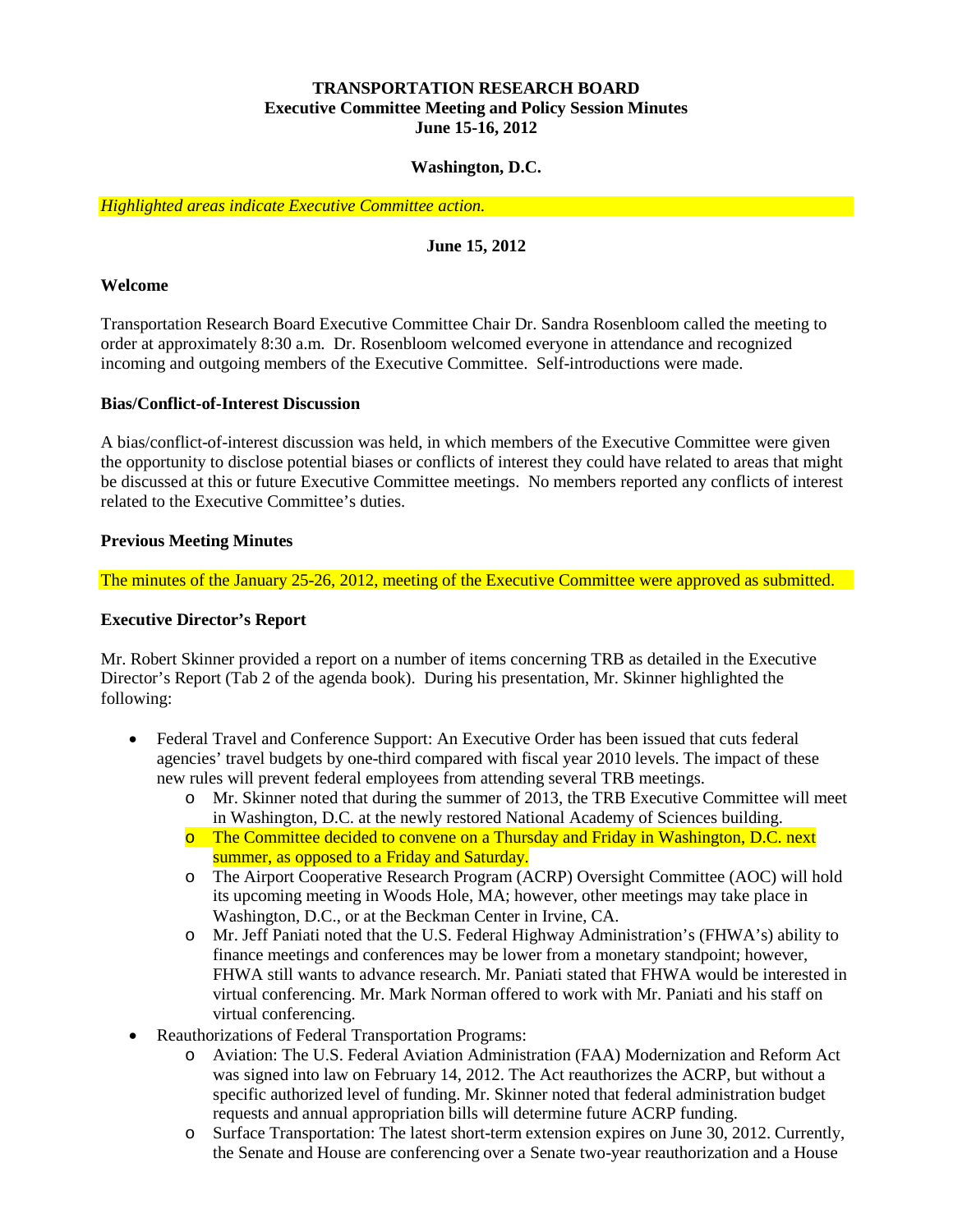bill that are primarily an extension of the last authorization, SAFETEA-LU. FHWA's annual research and technology deployment funding (excluding the second Strategic Highway Research Program [SHRP 2]) would drop from the current level of about \$216 million to \$180 million, split evenly between research and deployment. *(Note: subsequent to the meeting Congress passed the Moving Ahead for Progress in the 21<sup>st</sup> Century Act, funding surface transportation programs at more than \$105 billion for fiscal years 2013 and 2014.)*

- NCHRP Turns 50: On June 19, 1962, the National Cooperative Highway Research Program (NCHRP) was established. A special brochure and anniversary video are among the items planned to celebrate this milestone.
- National Cooperative Rail Research Program (NCRRP): The oversight committee for NCRRP, which was appointed by the Secretary of Transportation, held its first meeting on May 24-25, 2012. The committee fully programmed the available research funds.
- SHRP 2 Implementation: Attention is turning to the piloting and other development activities that will be needed to move promising SHRP 2 research products into standard practice. As SHRP 2 transitions from research to development and implementation, TRB will shift to a supporting role as FHWA and the American Association of State Highway and Transportation Officials (AASHTO) take the lead.
- Self-Initiated Policy Studies: Mr. Skinner stated that two potential policy studies were developed in response to discussion and comments concerning the January policy session on inland waterway transportation. Mr. Skinner also emphasized his interest in being more deliberate on planning dissemination activities for self-initiated studies.
- Software Review: Mr. Skinner mentioned that TRB's strategic review of its specialty software systems has been completed. The most urgent item is the replacement of the system that TRB uses to store and manage committee membership records. Mr. Skinner expects to select a replacement system by September 2012, and transition to the new system by June 2013.
- Turner Medal for Lifetime Achievement in Transportation: Mr. Skinner is seeking suggestions for the 2013 Frank Turner Medal recipient. There is no formal nomination process; any suggestions are welcome.
- The January 2013 Executive Committee meeting will be John Horsley's last one as an ex-officio member representing AASHTO. He will retire at the end of February 2013.
- TRB Minority Student Fellows Program: This program supports TRB Annual Meeting participation of students from historically black and other minority-serving institutions.
	- o Dr. Suzanne Schneider stated that FHWA recently became the newest sponsor and first federal agency to provide funding for this program.
	- o The program covers the cost of travel for the selected senior undergraduate and graduate students, who write a paper that they then present at a poster session. Each student is accompanied by a faculty mentor, whose travel and related costs are also supported.
	- o The program's goal is to encourage the participation of underrepresented minorities in transportation and TRB. Judging by post-participation survey results, the program is making a positive impact on fellows.
	- o Dr. Schneider noted that the schools select the fellows.
	- o Dr. Schneider reported that 14 schools are eligible to send a fellow this year and 10 have already nominated students and faculty to participate in the 2013 Annual Meeting. *(Note: The final number for Fellows participating in the 2012-2013 program is 12.)*
- News from the National Academies:
	- o The NAS Building restoration is nearly complete. The building has three rooms that are large enough to accommodate groups the size of the TRB Executive Committee.
	- o Mr. Bruce Darling, currently vice president for laboratory management at the University of California, will join the National Academy of Sciences and National Research Council as Executive Officer on July 1, 2012.
	- o Mr. Jim Hinchman will remain as Chief Operating Officer.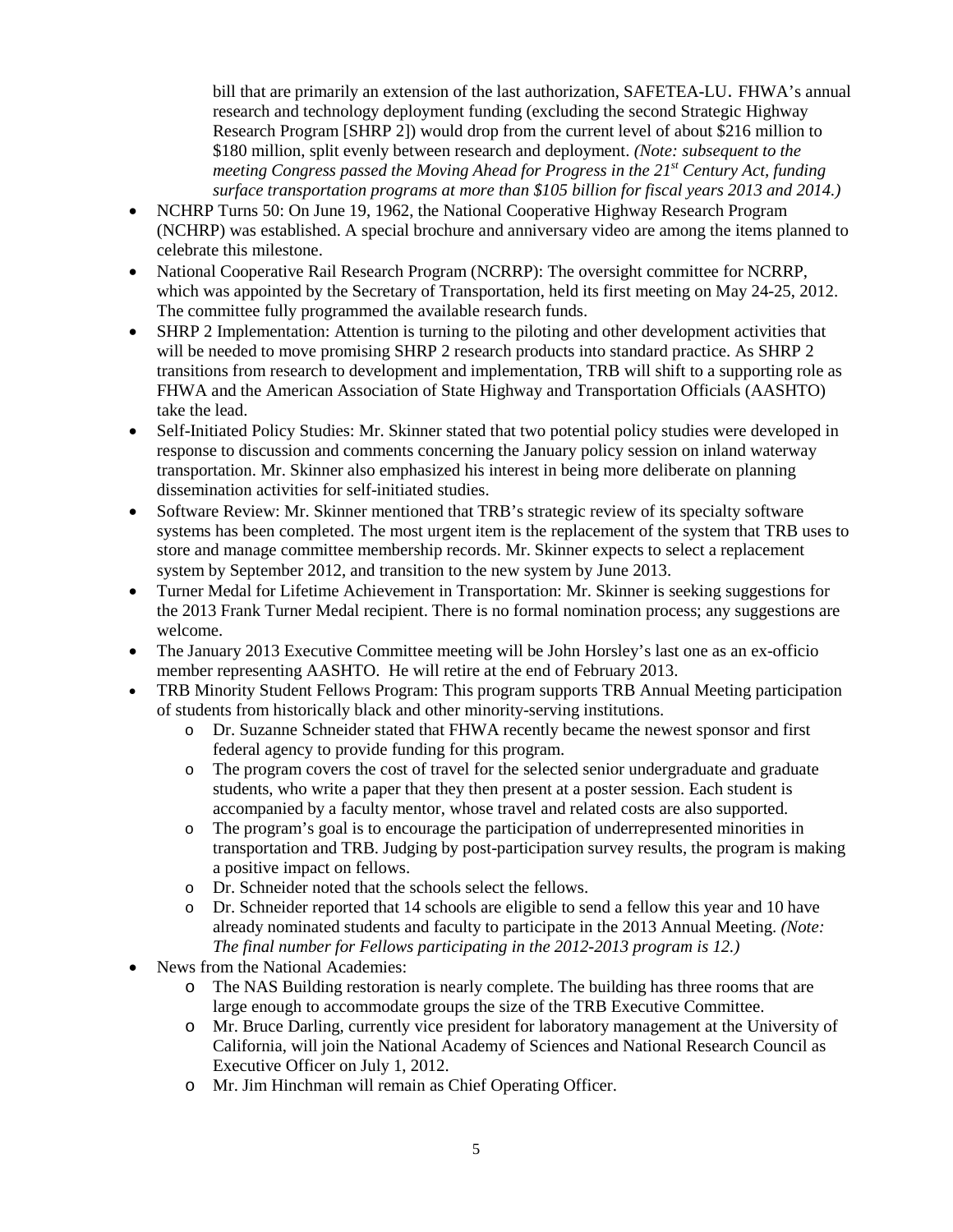o NAE President Dr. Charles Vest's term ends in the summer of 2013, and he has indicated that he will not accept a second term. The NAE President serves as the Vice Chair of the National Research Council and its Governing Board.

# <span id="page-5-0"></span>**Technical Activities Division (TAD)**

# <span id="page-5-1"></span>Technical Activities Division and Council Report

Dr. Katherine Turnbull, Mr. Joung Lee, and Mr. Mark Norman reported on activities of the Technical Activities Council (TAC) and Technical Activities Division as detailed in their report (Tab 4A of the agenda book). Their presentations highlighted the following:

- The 2012 TRB Annual Meeting, conducted January 22-26 in Washington, DC, attracted a record 11,000 registrants.
- The spotlight theme for the 2013 Annual Meeting is "**Deploying Transportation Research - Doing Things Smarter, Better, Faster**."
- Mr. Lee highlighted activities of the newly established Young Members Council (YMC).
	- o The YMC consists of a representative from each of the 11 TAC Groups and the YMC Chair.
	- o The YMC organized three lectern sessions at the 2012 Annual Meeting, and a Young Professionals Reception, which was co-sponsored by the organization called Young Professionals in Transportation.
	- o Future YMC initiatives include recognition for young professional paper authors who are 35 years or younger through the Fred Burggraf paper award, a mentorship program, and website and social media development.
- Dr. Turnbull moved that the Executive Committee add the Chair of the YMC as an Ex Officio member of the Executive Committee. All voted in favor of this motion.
- The TAC and the Executive Committee's Subcommittee on Planning and Policy Review (SPPR) approved a new paper award during their April 2012 conference call. The first William Millar Public Transportation Paper Award will be presented at the 2013 TRB Annual Meeting.
- The TAC Blue Ribbon Committee Program will recognize one TRB Standing Committee in each of the four categories every year: communications, community building and mentoring, advancing research, and contributing to TRB and the transportation community.
- Dr. Turnbull announced that the Thomas B. Deen Distinguished Lecture will be presented by Dr. John Broomfield, from the United Kingdom.
- The TAC Red Meat Session theme was how to reach out to TRB non-traditional stakeholders, such as private sector and public health professionals.
- Mr. Norman noted that, in response to travel restrictions faced by federal and state transportation agency employees, TRB is equipped to do virtual conferences. One virtual conference, held in September 2011, accommodated 400 participants. The post-conference survey demonstrated that the conference was received favorably.
- Mr. Norman mentioned that non-traditional funding sources are available for conferences and workshops, such as pooled fund arrangements to allow state departments of transportations to collectively sponsor TRB conferences.

<span id="page-5-2"></span>Conference, Workshop, and Project Approvals

The Executive Committee approved TRB sponsorship of the following conferences:

- Adapting Freight Models and Traditional Freight Data Programs for Performance Measurement (sponsor)
	- o Ms. Joan McDonald made the suggestion to include the U.S. Federal Railroad Administration when planning this conference.
- 7th International Symposium on Visualization in Transportation (sponsor)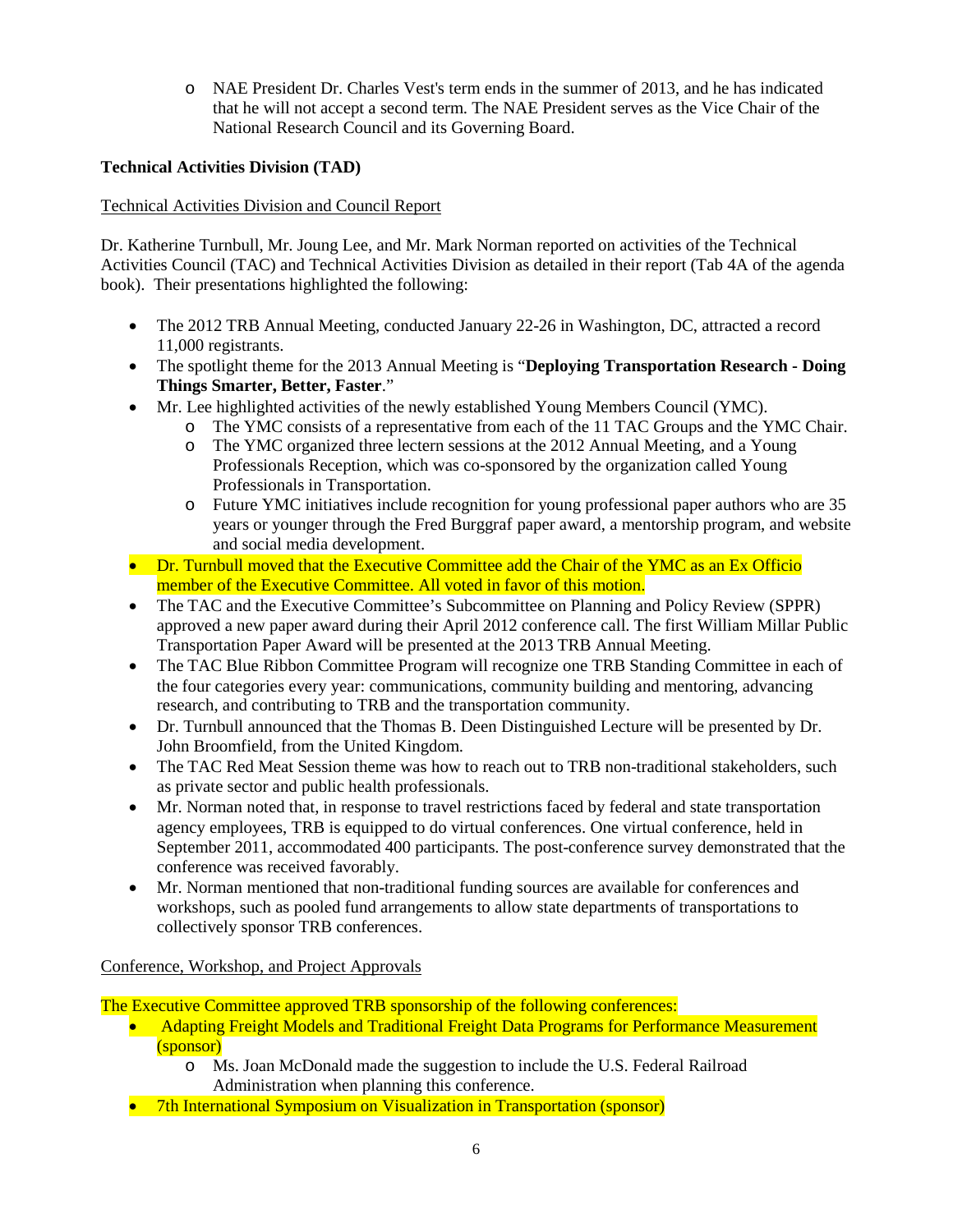#### • Adoption, Development, Maintenance, and Enhancement of TransXML Schemas Workshop (sponsor)

# Future TRB Annual Meeting Venue

- In May 2012, the SPPR and the TAC authorized TRB staff to pursue the possibility of moving the TRB Annual Meeting venue in 2015 to the Washington, D.C., Convention Center and the adjacent, new Washington Marriott Marquis Hotel.
- Mr. Norman stated that most of the available dates in the next 10 years would accommodate January meeting dates; however, there may be one year that the Annual Meeting would have to be extended into February.
- Mr. Norman stated that it is possible that TRB could use the Marriott Wardman Park and Omni Shoreham hotels for guest rooms in 2015, given their agreement to honor federal per diem rates.
- Mr. Norman stated that approximately 3,000-4,000 attendees stay in hotels, and that 1,300 attendees could stay in hotels near the Convention Center.

# <span id="page-6-0"></span>**Subcommittee for NRC Oversight (SNO)**

Dr. Michael Walton described the role and background of the SNO and some of its oversight activities, including its efforts to support the broadening of the representation of minorities and women on TRB committees and panels as detailed in the SNO report (tab 3A of the agenda book). Dr. Walton stated that this is his last year as Chair of the SNO, and that Dr. Susan Hanson, a member of the National Academy of Sciences and former member of the TRB Executive Committee, has agreed to chair this subcommittee. *(Note: Dr. Hanson's nomination was subsequently approved by the NRC Chairman and the NRC Governing Board.)*

# <span id="page-6-1"></span>**Subcommittee on Planning and Policy Review (SPPR)**

Dr. Walton presented the SPPR report in the absence of SPPR Chairman Dr. Adib Kanafani. Dr. Walton described the role of the subcommittee (tab 3B of the agenda book) as the group charged with providing guidance and input to TRB between meetings of the Executive Committee. He noted that the SPPR met on April 18, 2012, and he highlighted the following:

- Several proposed TRB-sponsored and -cosponsored conferences were reviewed and approved.
- The SPPR discussed updating the list of critical transportation issues.
- The SPPR suggested the topic of international activities for the January 2013 policy session. Public health and transportation and passenger freight and aviation were discussed as alternates.
- The SPPR unanimously endorsed moving forward with negotiations to move the TRB Annual Meeting to the Washington, D.C., Convention Center, beginning in 2015.

Several committee members expressed interest in ramping up communication efforts to better demonstrate the importance and need for transportation research, including comments from Dr. Daniel Sperling, Mr. Horsley, Dr. Turnbull, and Dr. Rosenbloom. It was mentioned that the SPPR may want to consider a communications review.

#### **Strategic Review: International Presence and Activities, and the Transportation Research Record**

At its April 11, 2011 meeting, the SPPR identified two areas for strategic review: TRB's international presence and activities, and a review of the structure, content, and business plan of the Transportation Research Record (TRR).

#### **Strategic Review of the Transportation Research Record (TRR)**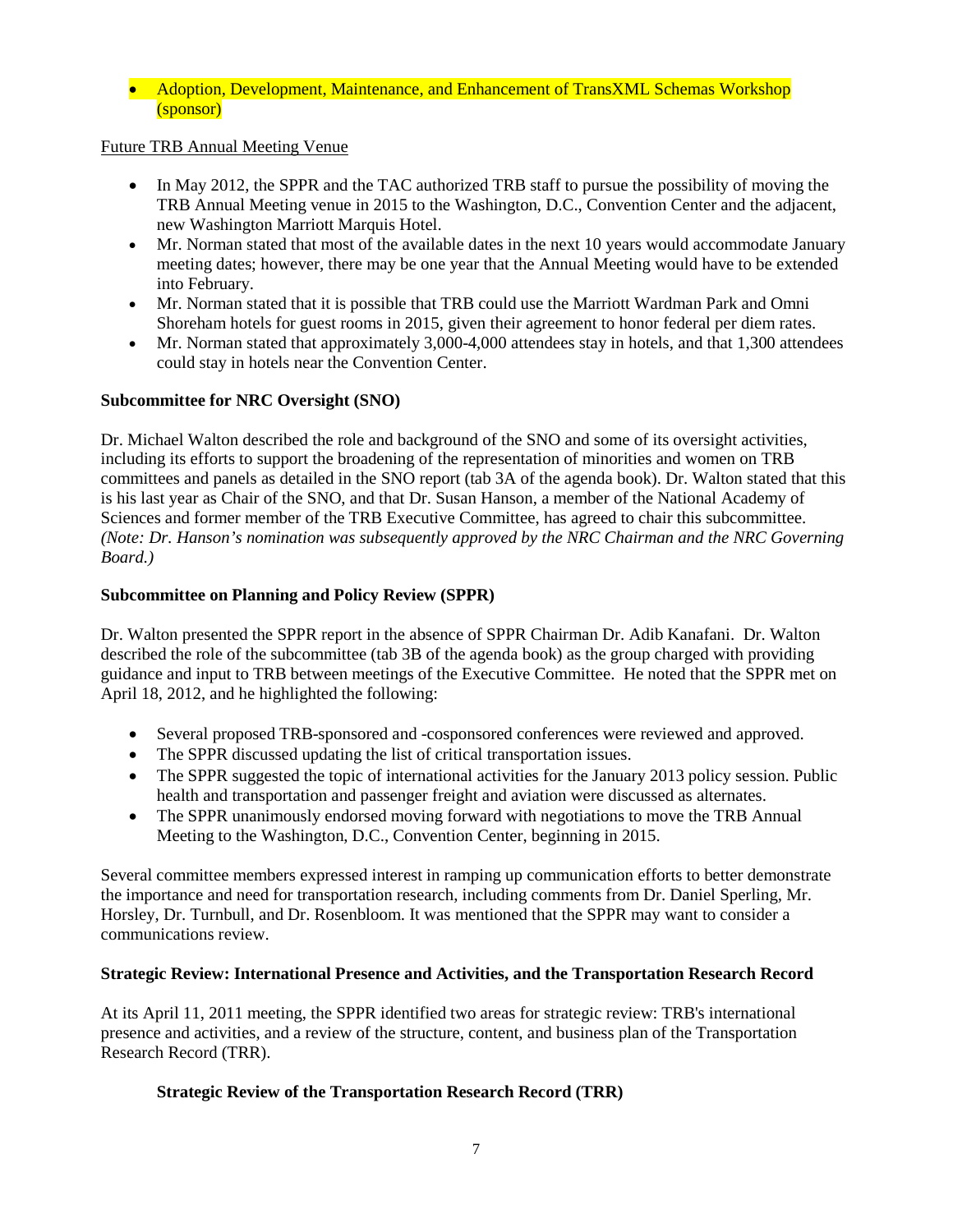Mr. Norman provided a report on the status of of the strategic review of the TRR. Highlights from his report can be found on tab 5A, attachment 4.

- A survey was conducted of 8,500 people, and 2,000 responses were received.
- TRB staff and the TRR publication board reviewed these responses and has used them as the basis for initial findings and recommendations, as well as next steps, which are detailed in the attachment.
- A software to enable paper re-reviews is currently being tested.

# <span id="page-7-0"></span>**TRB's International Presence and Activities**

Dr. Rosenbloom provided a report to the Executive Committee as International Secretary. Highlights from her report include the following:

- Tab 5A, attachment 1, details a series of symposia funded with the U.S. Department of Transportation's Research and Innovative Technology Administration (RITA) and the European Union. The first two symposia will focus respectively on multimodal freight transportation hubs and on research implementation.
- A recent TR News article featured the International Activities program. The article highlights the increasing number of international annual meeting attendees, papers presented by international participants, and conferences sponsored internationally.
- Dr. Rosenbloom and Mr. Skinner were in Athens for the Transport Research Arena (TRA) 2012 meeting. This meeting, the third of its kind, is held on a bi-annual basis, and included more than 1,000 people in attendance.
- All Executive Committee members were encouraged to attend the International Participants Reception, which is held on Sunday night at the Annual Meeting.
- The International Activities Committees, staffed by Ms. Martine Micozzi, is involved in TRID, which provides research and papers in five languages.
- Mr. Michael Trentacoste noted that the FHWA is interested in coordinating with European counterparts to complement research that is currently being conducted.

#### <span id="page-7-1"></span>**Cooperative Research Programs (CRP)**

Mr. Christopher Jenks provided a status report on the National Cooperative Highway Research Program (NCHRP), Transit Cooperative Research Program (TCRP), Airport Cooperative Research Program (ACRP), National Freight Cooperative Research Program (NFCRP), Hazardous Materials Cooperative Research Program (HMCRP), and the new National Cooperative Rail Research Program (NCRRP), as detailed in the Cooperative Research Programs report (tab 4D of the agenda book). He highlighted the following items:

- NCRRP –The governing board for the NCRRP met for the first time in May 2012. When the governing board met, it selected nine projects, seven of which are full-scale and two of which are quick-response. Panels will be formed for the new projects during the summer of 2012. TRB is unsure of the program's funding outlook because no FY 2011 or FY 2012 funds have been allocated. Moving forward, the projects have been selected with the assumption that there will not be more funding.
- NCHRP—The 50-year milestone of NCHRP is being highlighted through a brochure and a tenminute video. The video will be shown at the AASHTO and TRB Annual Meetings, and will be available online. The Standing Committee on Research selected its FY 2013 projects in March 2012. A report prompted by the I-35 bridge collapse in Minnesota is in its final review. The Impact on Practice series continues to highlight how states use NCHRP products. Forty of the 80 CRP publications published to date in calendar year 2012 were produced by NCHRP.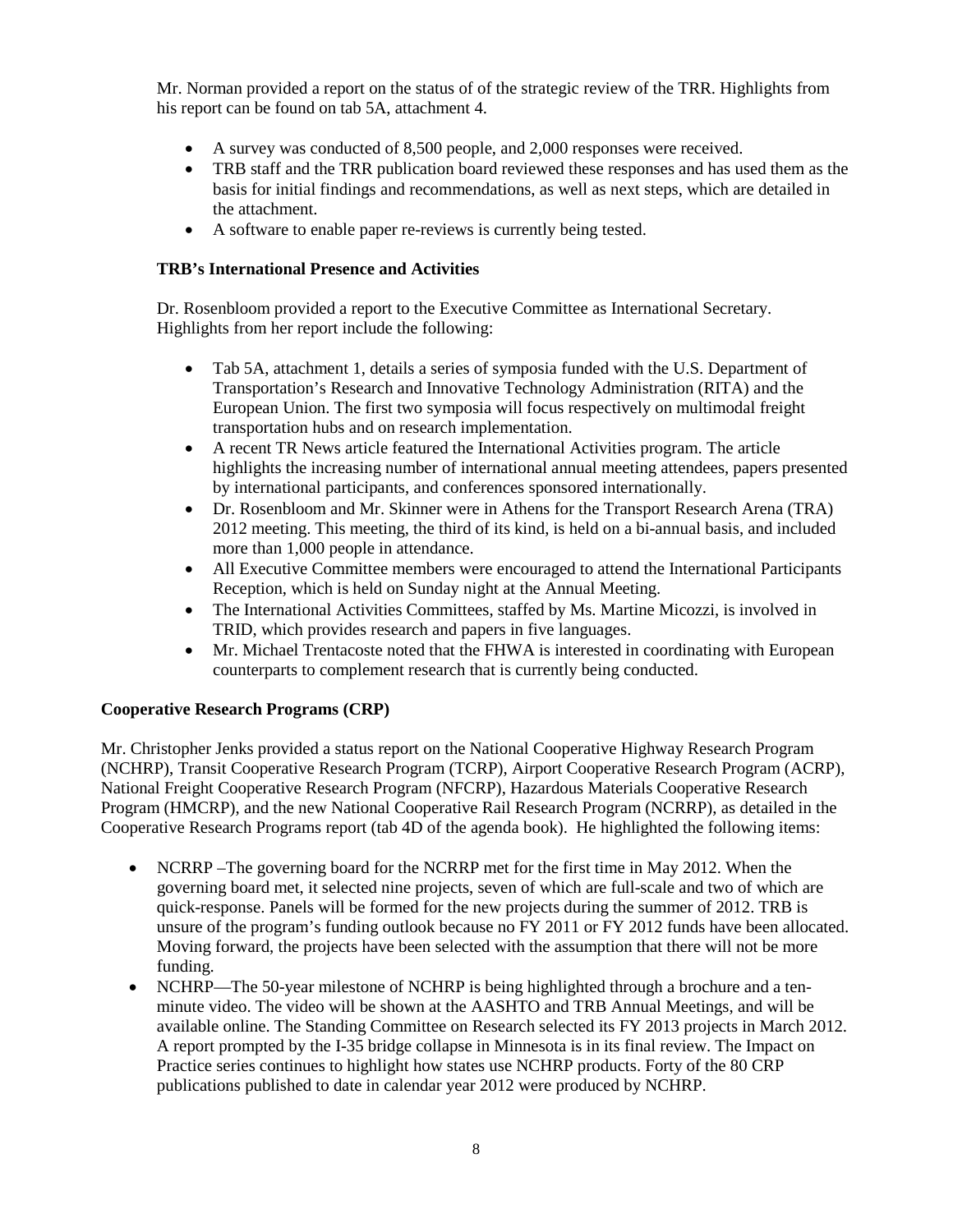- TCRP—The TCRP Governing Board has completed its deprogramming process to adjust to the 35 percent budget reduction from \$10 million to \$6.5 million. TCRP has published 18 publications to date in calendar year 2012.
- ACRP—The ACRP Governing Board will be meeting in July 2012 to select FY 2013 projects. The program is assuming that it will be funded at the \$15 million level. ACRP produced 18 publications to date in calendar year 2012.
- NCFRP—NCFRP has published 16 reports. Uncertainty remains about future funding. The program continues to move forward, and has obligated 75 percent of its FY 2012 money. Fiscal year 2013 funding remains a function of reauthorization.
- HMCRP—Six reports have been published in HMCRP. The program continues to move forward with funding two to three projects a year, but fiscal uncertainty remains.

# <span id="page-8-0"></span>**Second Strategic Highway Research Program (SHRP 2)**

Dr. Ann Brach directed members of the Executive Committee to the second Strategic Highway Research Program (SHRP 2) report (tab 4E of the agenda book). Her report highlighted the following items:

- SHRP 2 has executed and awarded 105 contracts, 48 of which are complete and 57 of which are active. Total current funding for SHRP 2 (at TRB) is \$218 million. There is a potential for TRB to receive additional funds to perform development and implementation support activities.
- Committees: Since January 1, 2012, each of the four Technical Coordinating Committees (TCCs) met once. SHRP 2 also had 68 Expert Task Groups (ETG) and Technical Expert Task Groups (TETG) convening, including 44 conducted by conference call or web conferencing. During the reporting period, one new ETG and four new TETGs were formed to assist TCCs in the long-term monitoring of projects under contract.
- RFPs: SHRP 2 has 97 requests for proposals and has reviewed 419 proposals.
- SHRP 2 focus area news:
	- o Safety: The SHRP 2 Naturalistic Driving Study has instrumented 2,101 vehicles. Currently, the study is awaiting approval to request the cell phone records of 1,800-1,900 people on the roads right now. The cell phone records will help researchers know who is placing calls or texting while driving.
	- o Renewal: Iowa, New York, and Vermont are using rapid bridge construction tools.
	- o Reliability: Institutional architecture work has been integrated into AASHTO's System Operations and Management Guidance.
	- o Capacity: The Capacity program is currently working on a synthesis of lessons from pilot projects. The program is also hosting a freight planning webinar in conjunction with AASHTO and FHWA.
- Mr. Neil Pedersen discussed SHRP 2's research development and implementation activities:
	- o Most SHRP 2 research activities are scheduled to finish in 2013, with some final projects wrapping up in 2014.
	- o AASHTO and FHWA, with TRB's support, have developed a three-year plan for implementation, beginning in 2012, which will include six to seven projects a year. The plan's goal is that 10-15 percent of states start using a given SHRP 2 product; from these "lead states" implementation would spread to other states. Implementation is fiscally constrained to \$81 million.
	- o Next steps:<br>■ The
		- The TRB Committee on Implementing the Research Products of SHRP 2 will be making recommendations to FHWA and AASHTO.
		- Specific strategic implementation plans have been developed for bundles of products including Transportation for Communities—Advancing Projects through Partnerships (TCAPP), reliability technical tools, and long-life pavements.
		- **Implementation plan workshops and strategy sessions are being organized to** develop product-level implementation plans and to deploy products.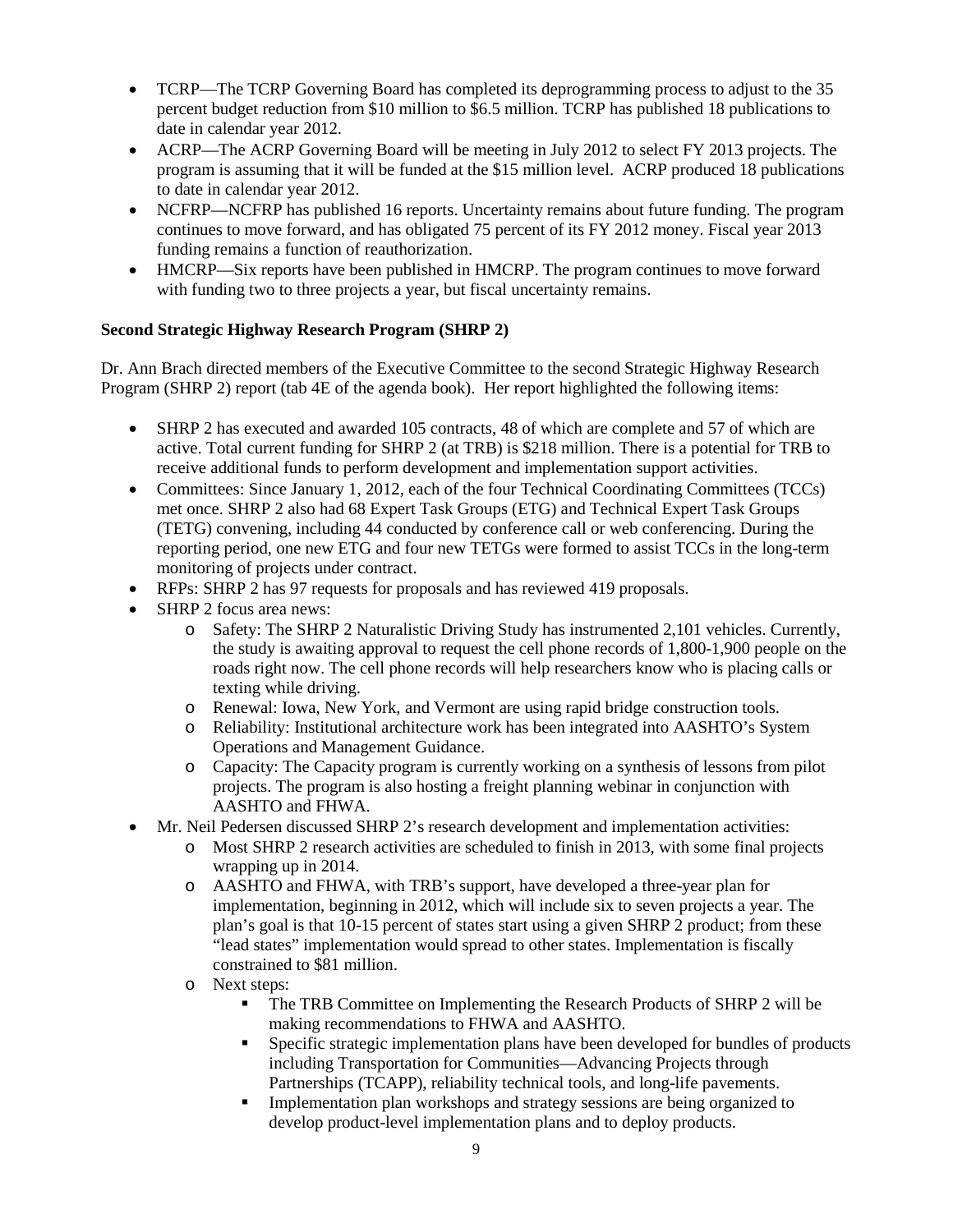- FHWA is developing contracts and identifying the roles of headquarters program offices, resource centers, and divisions.
- AASHTO is identifying resources for implementation and roles of AASHTO committees, the Technology Implementation Group, and AASHTO staff.
- **TRB** will develop a plan for the remaining development and support activities.
- FHWA, AASHTO, and TRB will jointly develop an information technology plan and a marketing and communications plan.

#### <span id="page-9-0"></span>**Critical Issues in Transportation**

The TAC has suggested updating the *Critical Issues in Transportation* document, which is widely read and referenced by media and academicians. The latest version, updated under the guidance of the SPPR in 2009, includes the following critical issues:

- Congestion: increasingly congested facilities across all modes;
- Energy, environment, and climate change: extraordinary challenges;
- Infrastructure: enormous, aging capital stock to maintain;
- Finance: inadequate revenues;
- Equity: burdens on the disadvantaged;
- Emergency preparedness, response, and mitigation: vulnerability to natural disasters and terrorist strikes;
- Safety: insufficient improvement;
- Institutions: 20th century institutions mismatched to 21st century missions; and
- Human and intellectual capital: inadequate investment in innovation.

The committee expressed interest in revising the critical issues document and updating the issues on a more frequent basis. Members noted that the document would have a broad audience, including transportation agency executives at all levels of government and policy stakeholders.

Dr. Turnbull stated that the Standing Committees are very interested in assisting in this effort, and she will pass along ideas that are generated by the committees.

Mr. Stephen Godwin suggested having a preliminary presentation on critical issues during the 2013 Annual Meeting, receiving TAC input, and then developing a product for the Executive Committee by mid-2013. Mr. Skinner stated that the document may not be published quickly, due to the review process.

# <span id="page-9-1"></span>**Lunch Break**

The Executive Committee recessed at noon for lunch.

#### <span id="page-9-2"></span>**Afternoon Session**

The Executive Committee reconvened at approximately 1:15 p.m.

#### <span id="page-9-3"></span>**Policy Session: New Information and Telecommunication Technology Applications to Transportation: Opportunities and Challenges (Part 1 of 2)**

Dr. Rosenbloom welcomed the policy session panelists and expressed the Executive Committee's appreciation for their participation. Members of the panel included:

- Margaret Jenny, President, RTCA (federal advisory committee)
	- o Building the Next Generation Air Transportation System
- Frank Lonegro, President, CSX Technology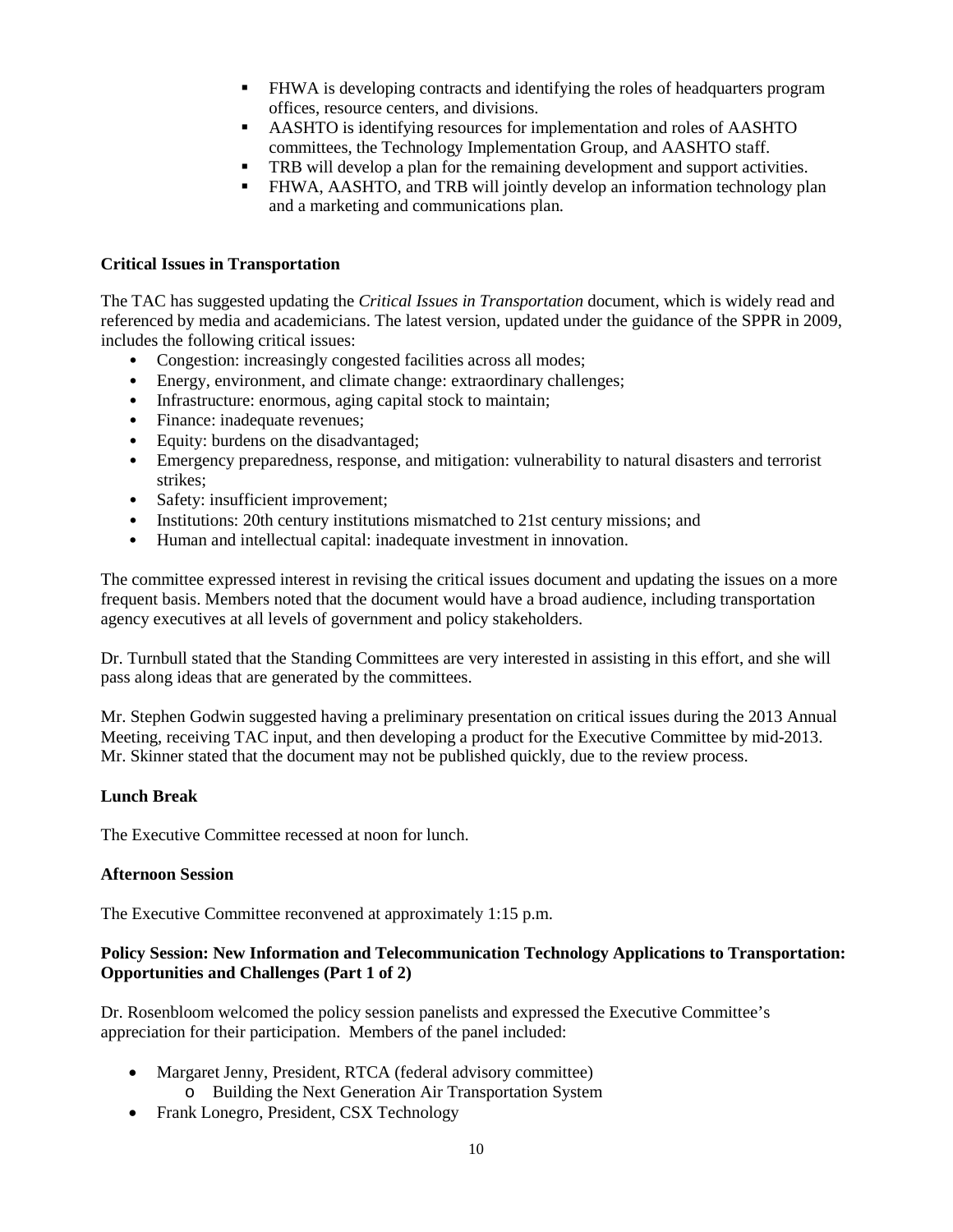- o Freight Rail Perspective on Challenges and Barriers to Technology Implementation
- Andreas Mai, Director of Product Management, Smart Connected Vehicles, Cisco o The Internet of Cars
- Philip Tarnoff, consultant and author
	- $\overline{O}$  Driving 21<sup>st</sup>-Century Cars on 20<sup>th</sup>-Century Roads with 19<sup>th</sup> Century Thinking

A summary of the panel's presentations and policy session discussion are included in Dr. Daniel Sperling's Rapporteur Summary.

# <span id="page-10-0"></span>**Break for Evening**

Dr. Rosenbloom called a recess to the meeting at 6:00 p.m.

# **June 16, 2012**

<span id="page-10-1"></span>Dr. Rosenbloom called the Executive Committee back in session at 8:30 a.m.

# <span id="page-10-2"></span>**Policy Session: New Information and Telecommunication Technology Applications to Transportation: Opportunities and Challenges (Part 2 of 2)**

#### <span id="page-10-3"></span>Policy Session Rapporteur Summary

Summary observations were drawn by Dr. Daniel Sperling from the previous day's presentations. Dr. Sperling is Professor of Civil Engineering and Environmental Science and Policy, and founding Director of the Institute of Transportation Studies at the University of California, Davis (ITS-Davis). He is also Acting Director of the UC Davis Energy Efficiency Center. Dr. Sperling stated that the presentations covered two major themes:

- 1. Transportation has a mix of public and private entities, which may create complexities when trying to deploy new technology:
	- Public agencies operate with multiple missions and goals. The public agencies are more inclined to make incremental technology changes to improve their systems and are cognizant of risk and liability. They are not tasked to implement visionary technology or changes.
	- The private sector has a very different mission: to make a profit. Companies can be more specialized, which can make them more adaptable to trying new technology. Also, the incentives to develop technology are larger than for public agencies due to the profit motive. However, the private sector is oftentimes unable to align their products with the larger scheme of the transportation sector.
- 2. Technology development is not the real challenge; instead, organizational factors may hinder and block new innovation from occurring.

Mr. Tarnoff provided a retrospective view of how difficult it has been for public agencies to adapt to new technologies.

- Private companies have a faster adoption process with technology.
- Since public agencies operate with multiple missions and goals, they have the task of making sure the technology aligns with other transportation initiatives.

Contrasting Mr. Tarnoff's presentation is Mr. Mai's presentation, which explores the opportunities to innovate in transportation.

• Mr. Mai argued that highway transportation is on the cusp of a transformational opportunity because of the cost of accidents and congestion, and an underfunded and aging infrastructure.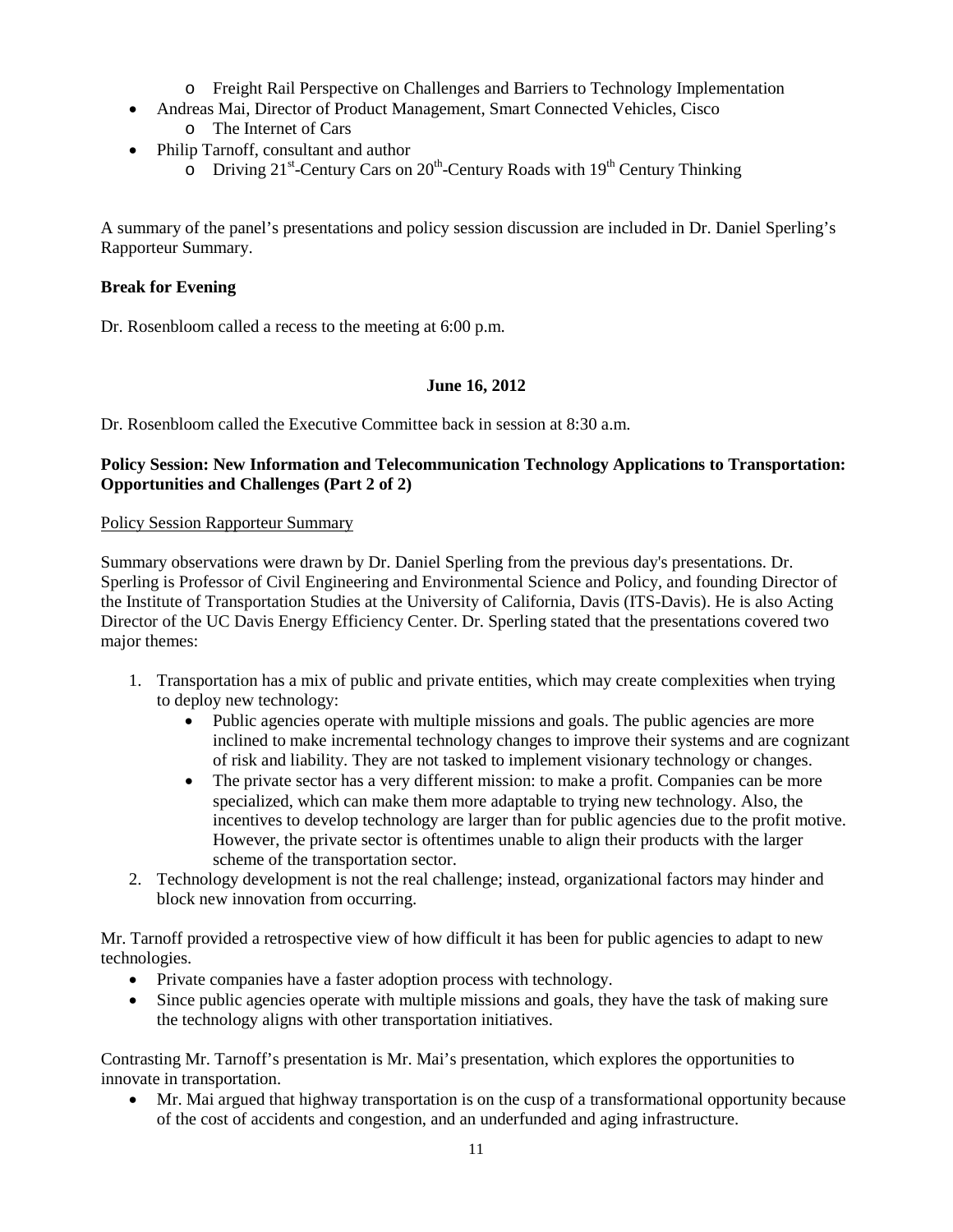- The presentation illustrated how the private sector takes on more risk in developing technology, because risk could lead to increased profits. The public sector is disincentivized to take risks, due to its concerns with liability.
- If stakeholders are more creative, then they can reap several benefits.

While there are huge opportunities to improve transportation, Ms. Jenny's presentation highlighting NextGen illustrated that there are also several barriers to change:

- System innovation for transformational technology is slow, partially due to liability issues. If a failure occurs, it will be massive.
- Government support is critical in the developmental stages of NextGen technology. Aviation is strongly regulated and has a strong culture of safety. However, the safety culture is resistant to change.
- Dr. Sperling also noted that Ms. Jenny is observing NextGen as a sociologist, and highlights the needs of transportation to transcend its engineering-dominated culture and incorporate different skills and problem-solving techniques.

Mr. Lonegro's presentation highlighted the challenges with implementing technology in the rail industry:

- One major challenge that the rail industry faces is that policy can be reactionary. He suggested that policy makers try mandating outcomes rather than mandating the use of technology. The current approach of mandating the use of technology is met with resistance by employees.
- Another challenge is that the rail workforce oftentimes views technology as a job-killer. Unions may inhibit the use of certain technologies because of the perception that technology advancements may reduce job opportunities.

#### Challenges and Opportunities for TRB and Research Community

Dr. Sperling stated that this policy session topic is a perfect fit for TRB's mission of connecting research with action. Questions and themes that emerged from the Executive Committee's discussion included the following:

- How do you manage and stimulate transportation innovation?
- How do you disseminate this information? Dr. Sperling favors providing more money and resources to provide greater support for outreach and dissemination.
- The topic could lend itself to future TRB policy studies on how to stimulate innovation (doing things smarter, better, and faster). The study could include documenting lessons learned and describing the roles and relationships of government to industry.
- How do we overcome stovepiping in organizations and risk-averse cultures? Research should focus on interdisciplinary aspects, especially in the social sciences.

Executive Committee members stated that this topic is a great opportunity for the states and partners to commit to a new strategy to take critical issues, develop paths forward, focus on barriers, and create the change that we need to move forward. The conversation began to transition into the concept of seamless transportation. Mr. Skinner suggested that the topic and concept of seamless transportation could be a potential candidate for its own red meat session.

#### <span id="page-11-0"></span>**Future Policy Session Topics**

Dr. Schneider provided an overview of the SPPR's suggested topics for the January 2013 policy session (tab 6B of the agenda book).

The Executive Committee decided to explore "International Activities," specifically, transportation research in other countries, reasons those countries are focused on that research, and lessons learned. Speakers that could bring perspectives from Europe, China, and South America would be targeted as potential panel participants.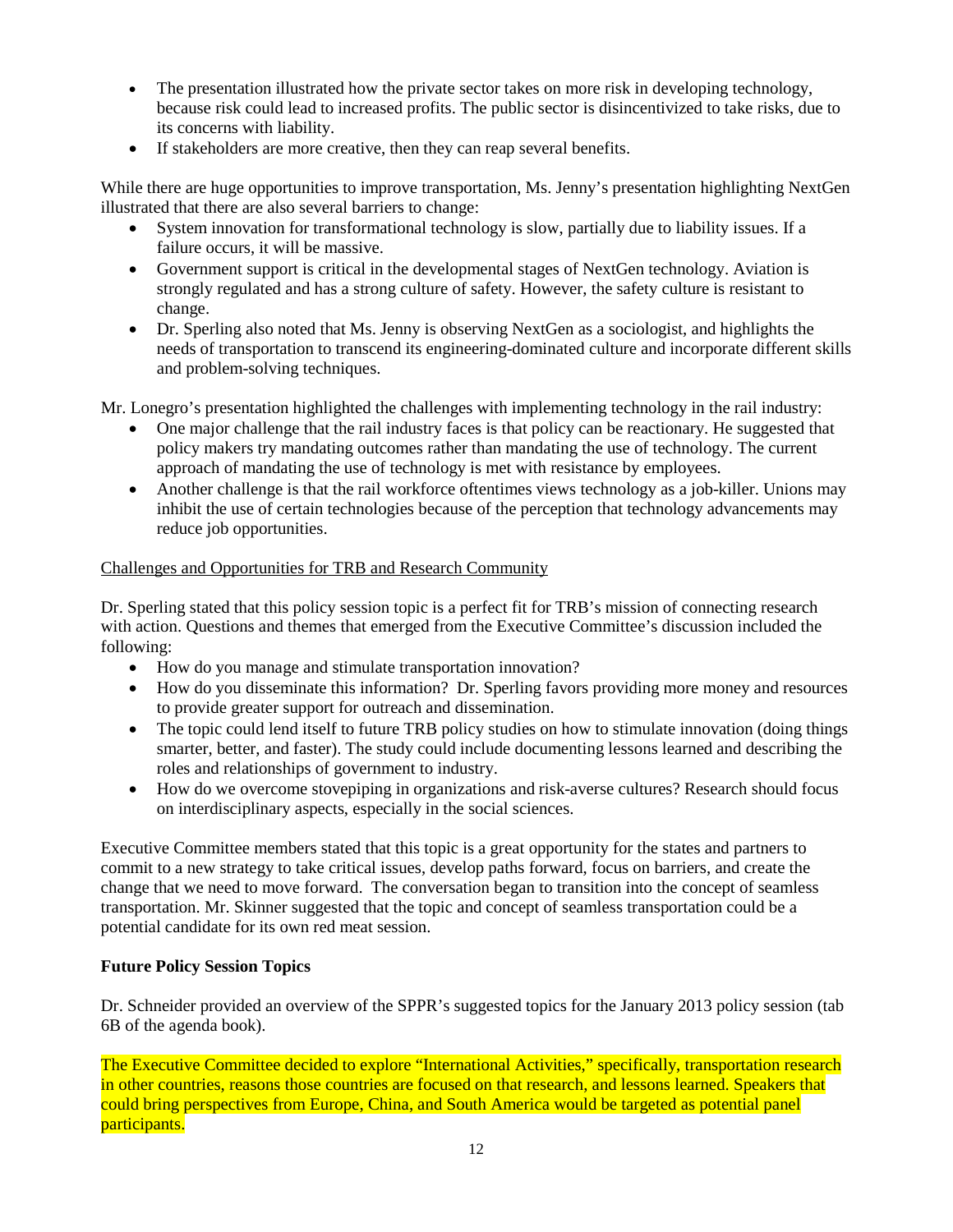# <span id="page-12-0"></span>**Administration and Finance Division**

Mr. Michael LaPlante summarized the Administration and Finance Division report (tab 4C of the agenda book). During his presentation he reported that:

- The total activity level for all TRB program activities increased more than 42 percent between 2008 and 2011, largely from increases in the Cooperative Research programs and SHRP 2.
- The 2010-2012 triennium budget calls for steady-state funding from TRB's major sponsors.
- Currently the Core Program is very sound financially, but because the program is heavily dependent on State Planning & Research (SP&R) funds and federal transportation funding, the future is uncertain.
- The Finance Committee chaired by Mr. Kirk Steudle met during the 2012 Annual Meeting and determined that the best course of action for the immediate future was to continue with a steady-state budget one year at a time or until a longer-term federal program emerges.

Mr. Skinner noted that if federal funds are cut, TRB will have to dip into its reserve funds and put together a new game plan.

# The Executive Committee voted to approve a budget for one year.

# <span id="page-12-1"></span>**Studies and Special Programs Division**

Mr. Godwin noted that the Studies and Special Programs Division report (tab 4B of the agenda book) provides an overview of pending studies, potential studies, policy studies under way, and reports completed in 2012.

Mr. Godwin asked for the Executive Committee's approval of the following two self-initiated studies, as recommended by the SPPR:

#### National Freight Policy:

Although many technical and policy questions are unresolved and little research is under way about freight policy, a TRB self-initiated study could help frame the debates about freight policy and point to research that might narrow the debate. The scope of this study would include:

- Identifying possible public purposes of a coherent freight policy;
- Identifying obstacles to achieving a such a policy;
- Indicating where the knowledge base is adequate and inadequate to inform policy;
- Framing debate on key issues, such as user-pays and justifications for subsidies;
- Indicating where current modal policies are aligned and not aligned; and
- Identifying pros and cons of strategies for addressing institutional and other barriers to a better alignment of modal policies.

#### Reinvesting in Inland Waterways:

The SPPR proposed this study to help frame the questions that policy makers would want to have answers to if faced with reinvesting in improvements in the inland waterways system (IWS). The study scope would seek to answer: "What would policy makers need to know to justify reinvestment?" The study would include:

- The role and importance of IWS in the national freight system;
- Full range of costs and benefits of IWS;
- Level of investment required to return IWS to state of good repair; and
- Who should pay?